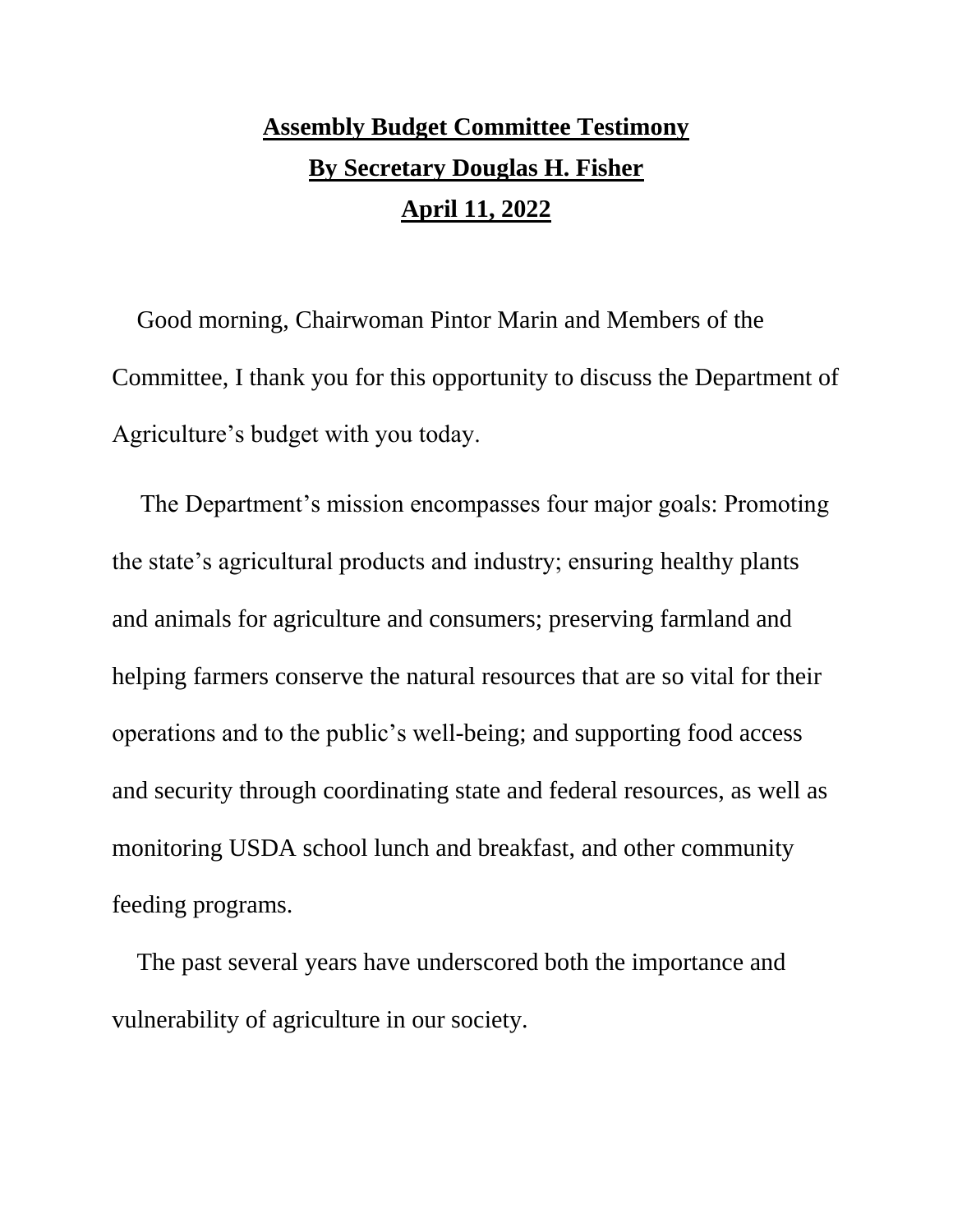The COVID pandemic's effects on supply chains, labor availability, changes in the ways people purchase and consume food, and perhaps most importantly, how we ensure that no resident of New Jersey is left food-insecure, adults and children alike, all shined a bright light on issues that had existed just beneath the public's consciousness even before 2020.

 This sudden realization brought attention to the delicate balancing act that starts at the farm, makes its way through distribution and processing channels, through wholesale and retail, and ends with the ultimate consumer.

 Agriculture walks a unique line in New Jersey, the nation's most densely populated state. New Jersey's agriculture occurs in large swaths of rural areas dotted around state, in suburban areas where it shares space with housing developments, and in our more definitively urban areas, where indoor agricultural production and community garden collaboratives are the more likely manifestations of the industry.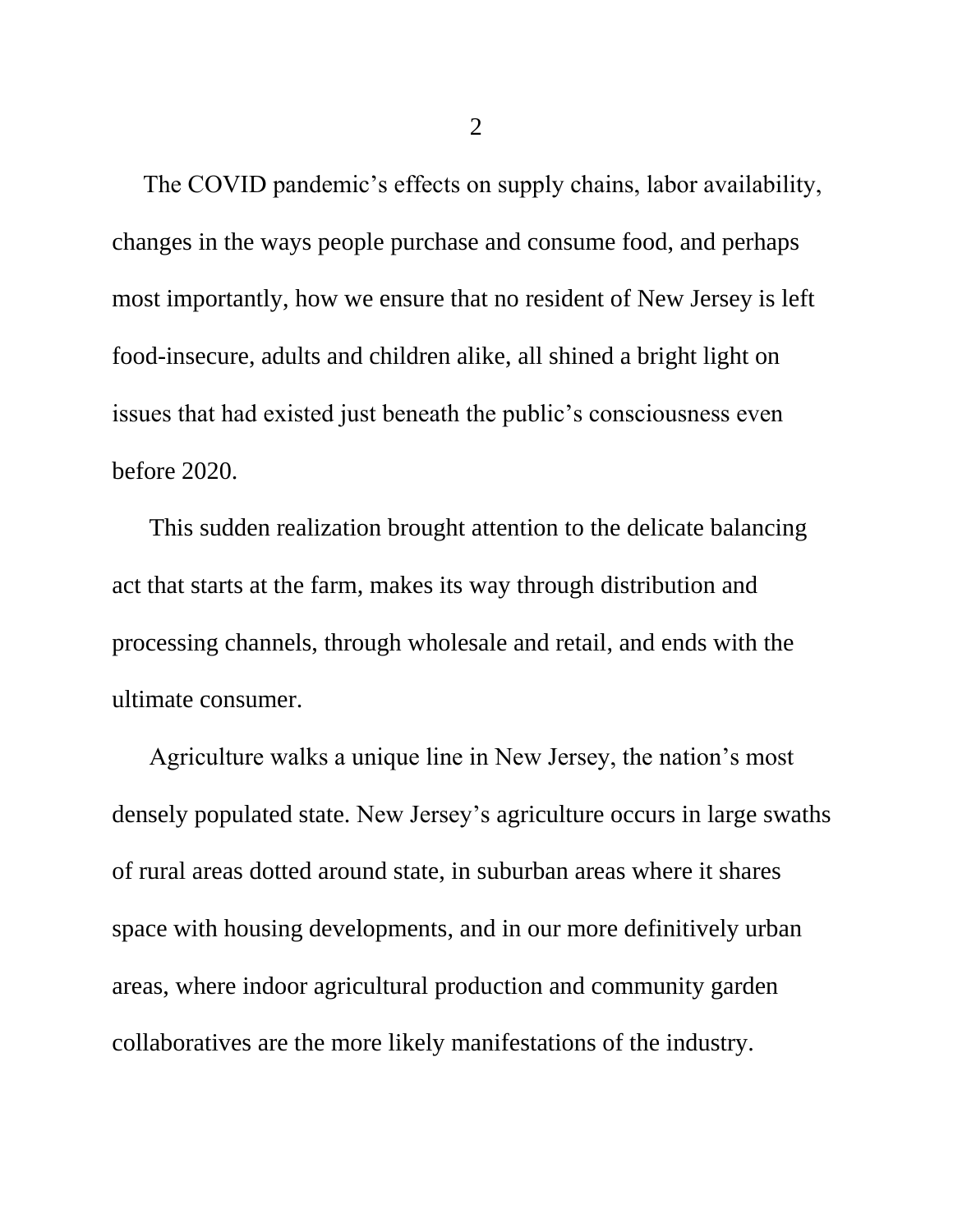Wherever agriculture and related industries exist, the simple fact is that agriculture touches every New Jersey resident every day, from nursery to equine, to food, fuel, and fiber.

 Agriculture in New Jersey is very much an industry that is aware of the impacts of highly scientific phenomena. We are at the forefront of battling invasive pests that threaten not only agricultural crops but also the wooded areas of our state, be they publicly or privately held.

 For the past several years, our fight against the Spotted Lanternfly has drawn much attention, and the Murphy Administration has been proud to partner with the Legislature in that battle through our Division of Plant Industry.

 More recently, we have done all we can to prevent the introduction in New Jersey of the Highly Pathogenic Avian Influenza, which has wreaked havoc through the poultry industry in nearly two dozen other states.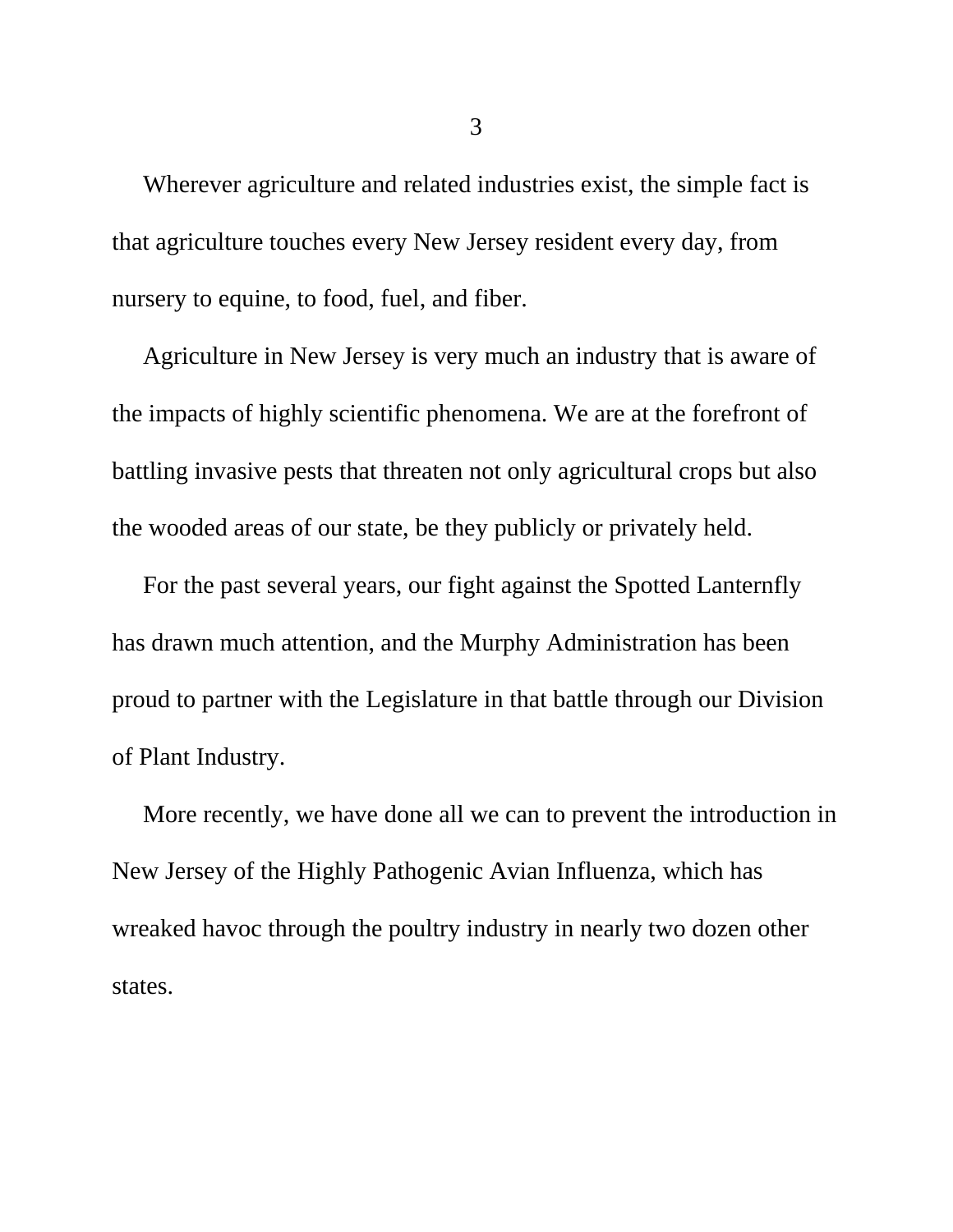In that regard, our Division of Animal Health has worked in concert with many other agencies, such as the Department of Environmental Protection and Office of Emergency Management, to prepare for depopulating and disposing of large commercial flocks if that disease does reach us in New Jersey.

 Another area where many New Jersey farmers exhibit a solid scientific understanding is in climate change. Farmers have long been referred to as "the original conservationists," because they are keenly aware of how vital it is to properly manage land and water resources if their operations are to be successful over the long haul.

 To this end, the Department and the in-but-not-of State Agricultural Development Committee have continued to develop ways to support farmers in these efforts. For example, the Department and SADC strongly encourage farmers to use methods such as no-till production and the planting of cover crops to help prevent erosion.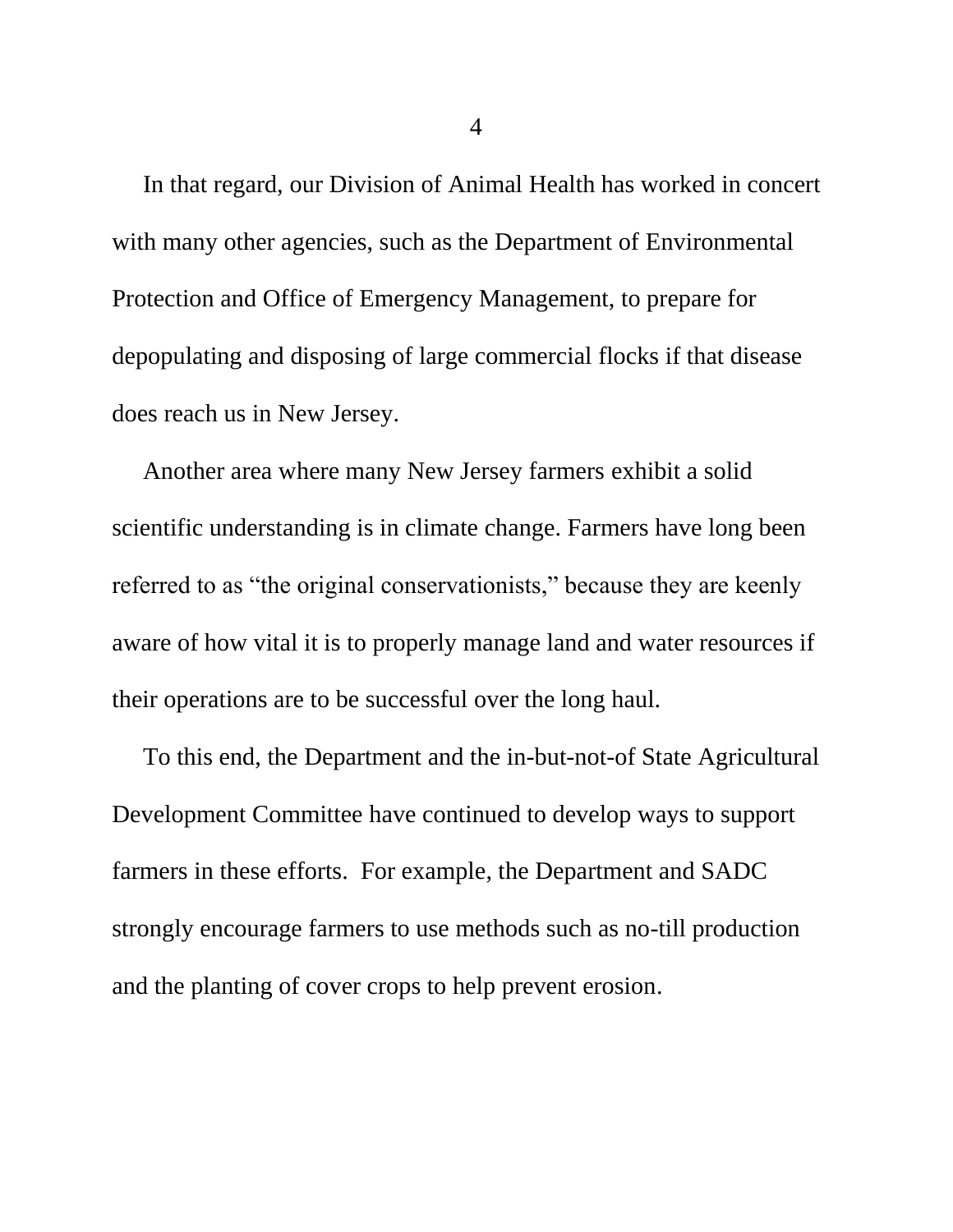The Department is evaluating two primary areas of focus to increase farm resiliency in this matter: 1) improved soil and water management, and 2) preparedness in the handling and care of livestock after a severe weather event.

 Both initiatives will require increased efforts and attention to work directly with farmers to prepare comprehensive farm conservation and engineering plans, as well as implement recommended practices.

 Trying to spur more farmers to incorporate carbon-sequestration practices and other methods to help fight climate change would necessarily lead these discussions.

 In the first area, the State Soil Conservation Committee and the 14 Soil Conservation Districts are evaluating climate-smart conservation practices for inclusion into the state Soil and Water Cost Share Program and the Conservation Cost Share Program.

 In the second area, the ability to provide emergency guidance and support is a critical need as the state experiences increased severe weather events.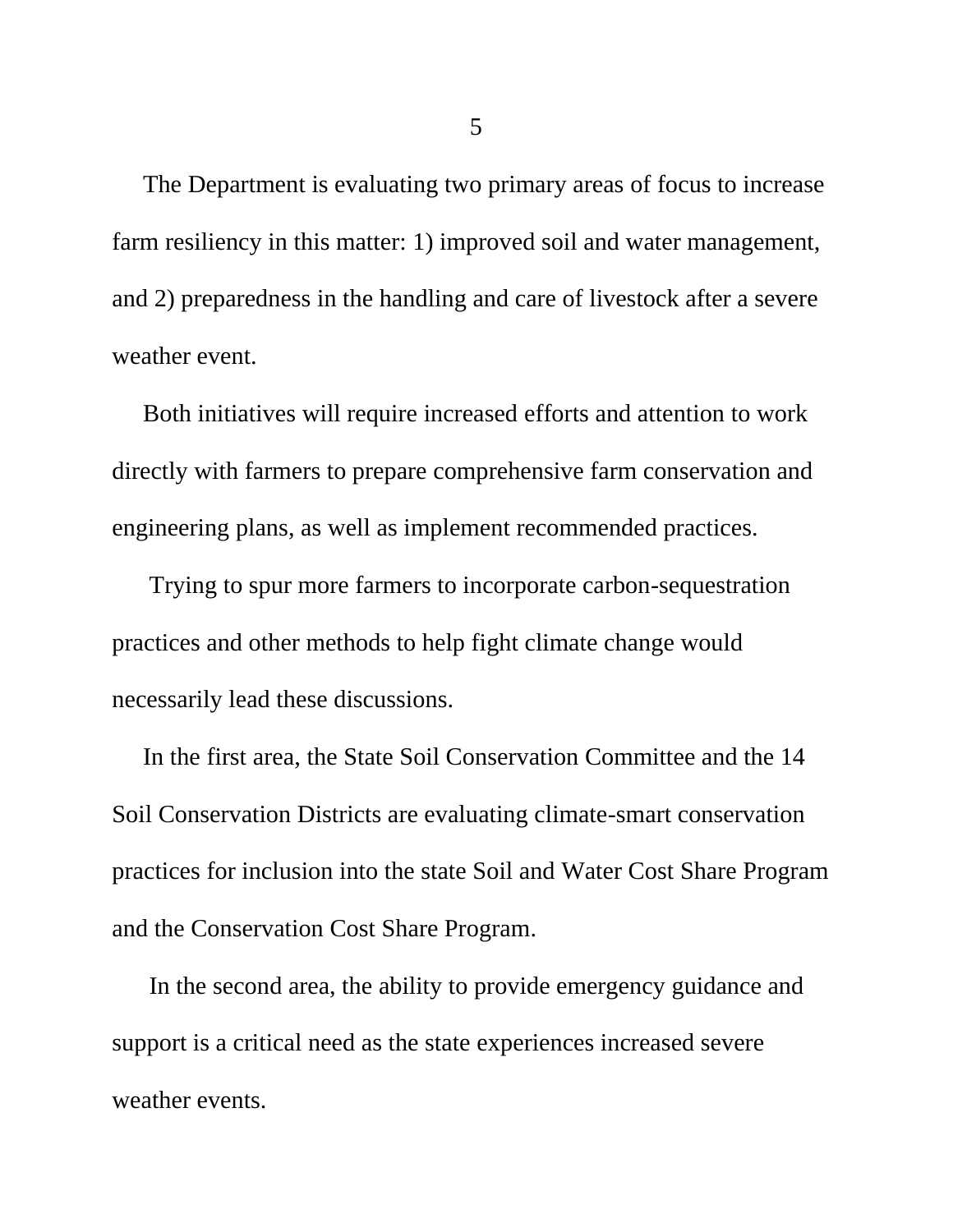Approaches include a portable system for the safe handling and medical treatment of emergency-displaced livestock and the ability to provide pertinent information on disaster preparedness and mitigation strategies.

 Beyond those measures, the Department maintains a mission of ensuring the state's agricultural products are safe, high-quality, and available to all residents, through retail markets or via healthy community feeding programs.

 One important piece of legislation recently signed into law that will help our farmers is the "Locally Grown Law." Because there is no standard, nationwide definition of "local," retailers have applied it to agricultural products that come not only from New Jersey farms but also farms that are two, three, or even more states away.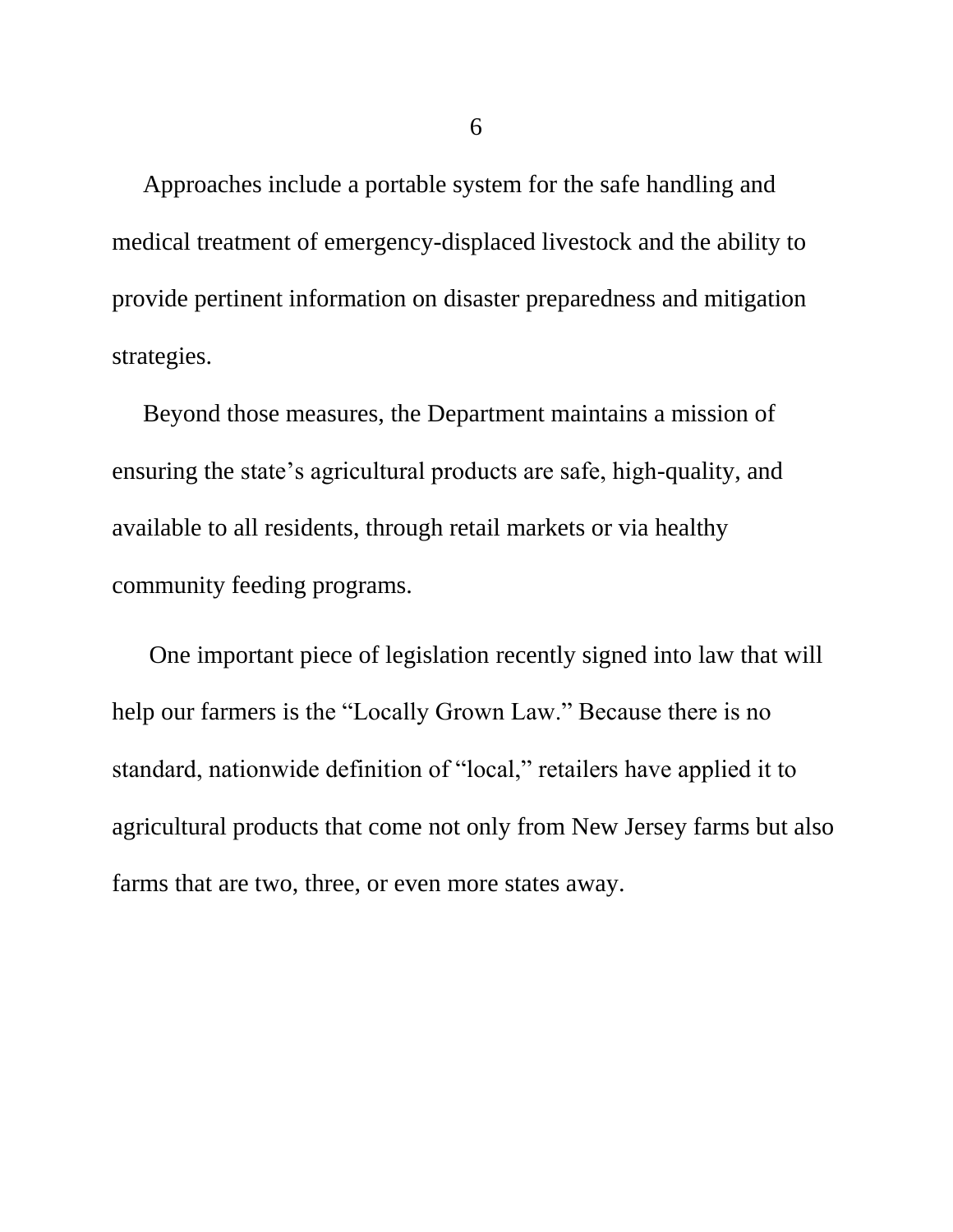The Locally Grown Law mandates that any produce referred to as "local" must come from a New Jersey farm, and anything not from New Jersey must have its origin state specified if the word "local" is used in promoting it.

 This way, when fresh produce comes into the market, New Jersey farmers are likely to get the benefit of being advertised as "local" and their products will more likely be given priority by consumers.

 Of course, when shoppers are seeking unquestionably "local" items, their best bet is to seek out the *Jersey Fresh* label.

 The Department continues to make every effort to get more of our farmers' products into the school lunch and breakfast offerings. That can sometimes be difficult, as our farms' peak production months occur when school is out of session. But our farm-to-school efforts also include connecting school children with the idea of eating healthy farm products as much as possible.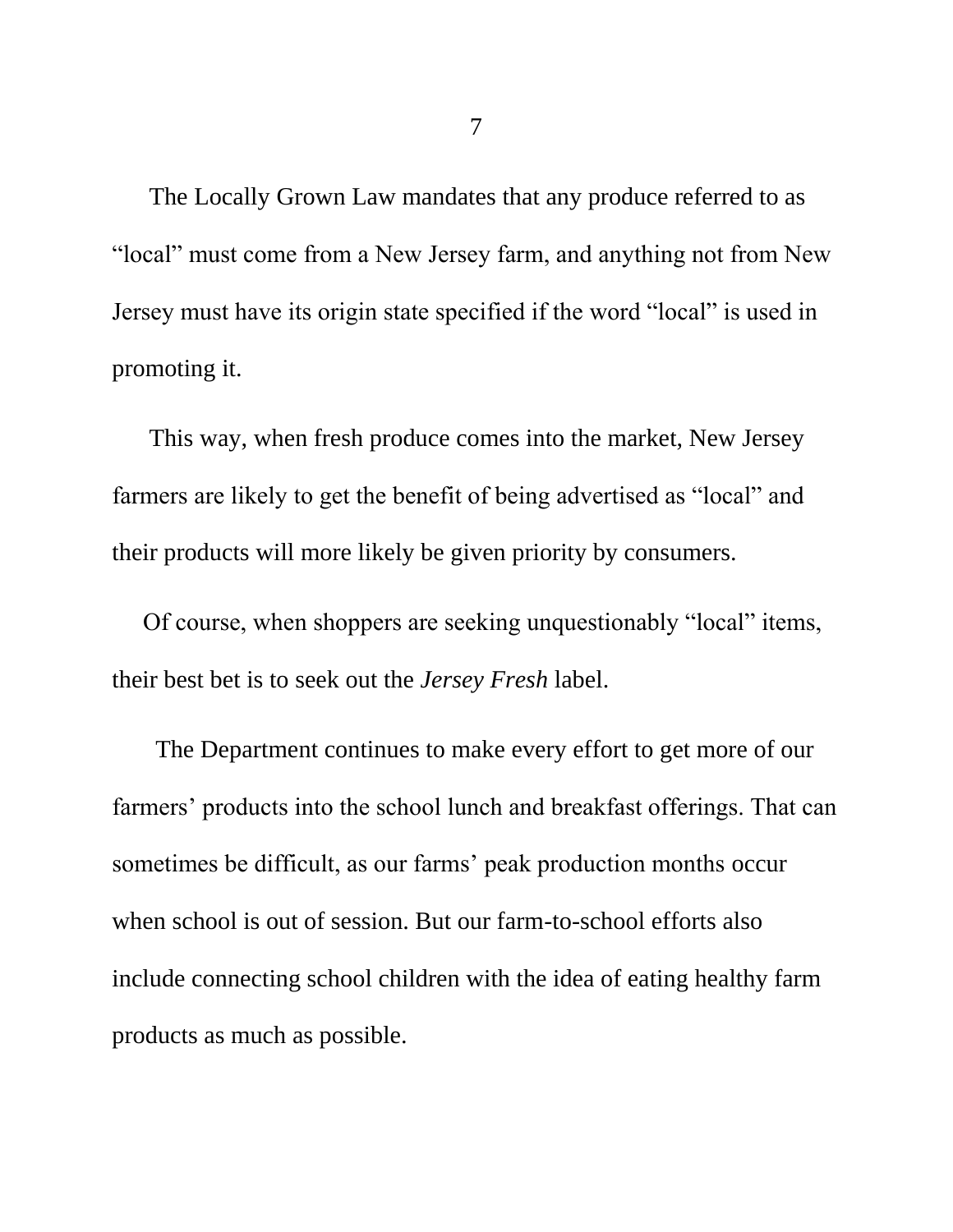Regardless, we also continue seeing improvements in the numbers of students who are receiving both lunch AND breakfast through the school feeding programs. This has been aided in part over the past several years by the introduction of the "breakfast after the bell" program.

 The pandemic also provided us some lessons on reaching out to students for meals when school is not in session, and those lessons are being applied to our Seamless Summer Option programs to continue ensuring students are receiving healthy meals even during the off-school months.

 The past two years have also seen increased demand for the services of community pantries, soup kitchens and other feeding organizations due to the pandemic's impact on unemployment.